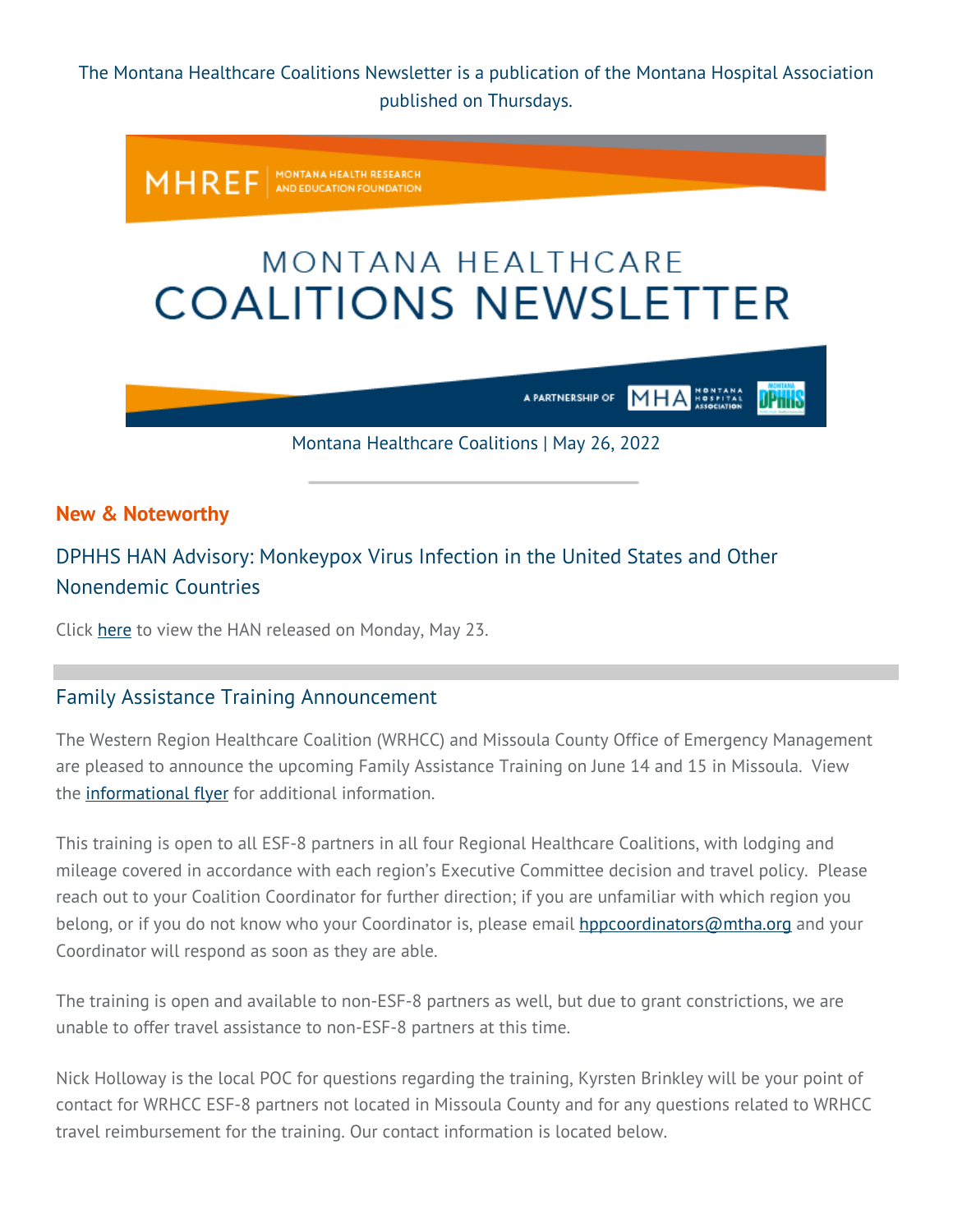#### Register here: [http://missoula.co/fr-training.](https://montanahospitalassociation.createsend1.com/t/t-i-qddhuly-l-j/)

The room block information is as follows:

**At this time, rooms are available to all registered participants for the training, with lodging and mileage reimbursement eligible to all eligible ESF-8 partners. Please do not hesitate to reach out if you have questions regarding reimbursement.** In addition to meeting the partnership and travel policy guidelines, bringing a paper copy of your hotel receipt to the second day of class will expedite the reimbursement process greatly. The training is scheduled from 0800-1630 on both days, with lunch and snacks provided. If attendees from the WRHCC wish to attend, please review and adhere to the WRHCC [Travel Policy.](https://montanahospitalassociation.createsend1.com/t/t-i-qddhuly-l-t/)

Also note, the room block rates have a **hard** expiration date of 30 May.

The room information follows:

Use the following link to book a room at the Holiday Inn Express, Missoula: [Family Reunification Training](https://montanahospitalassociation.createsend1.com/t/t-i-qddhuly-l-i/)

Use this link to book a room at the Best Western Grant Creek Inn, Missoula: https://www.bestwestern.com/en\_US/book/hotel-rooms.27071.html?groupId=2C0OX5O9

POC: Kyrsten Brinkley, 406-370-0875, [kyrsten.brinkley@mtha.org](mailto:kyrsten.brinkley@mtha.org) or Nick Holloway, 406-258- 3631, [nholloway@missoulacounty.us](mailto:nholloway@missoulacounty.us) 

# **FEMA Releases Planning and Decision Framework for Chemical Incident Consequence Management for Public Engagement**

FEMA is seeking public feedback on Planning and Decision Framework for Chemical Incident Consequence Management Framework. This national engagement period will conclude at 5 p.m. ET June 3.

The Framework provides guidance for federal, state, local, tribal, and territorial government and nongovernmental authorities for use in planning and expediting decisions in the aftermath of a nationally significant or large-scale hazardous chemical release.

The national engagement gives interested stakeholders the opportunity to review and provide feedback on the document. The comment matrix can be used to capture any feedback on the Framework. Please provide any comments or recommendations by the close of business on June 3, 2022. Email feedback or any questions to [fema-cbrnoffice@fema.dhs.gov](mailto:fema-cbrnoffice@fema.dhs.gov)

## **ASPR TRACIE Wildfire-Related Resources**

Check out Issue 10 of [ASPR TRACIE's Exchange: Preparing for and Responding to Wildfires and Planned](https://montanahospitalassociation.createsend1.com/t/t-i-qddhuly-l-h/)  [Outages.](https://montanahospitalassociation.createsend1.com/t/t-i-qddhuly-l-h/) The [Hospital Evacuation during a Wildfire and Pandemic: Avista Adventist Shares their](https://montanahospitalassociation.createsend1.com/t/t-i-qddhuly-l-k/)  [Experience](https://montanahospitalassociation.createsend1.com/t/t-i-qddhuly-l-k/) article highlights health care workers' experiences evacuating a hospital that includes a large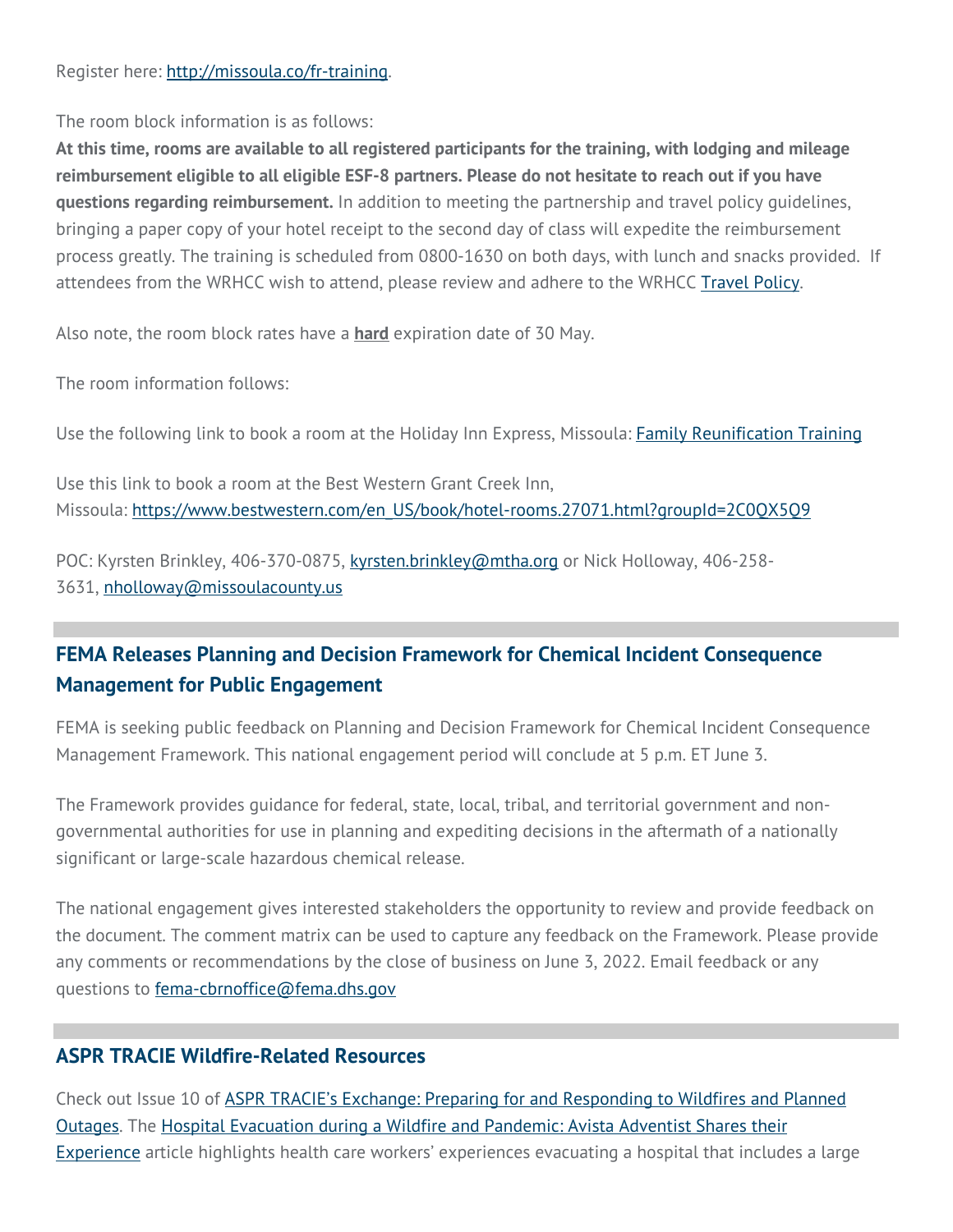neonatal intensive care unit during a wildfire.

In addition, the following ASPR TRACIE Topic Collections may help with preparing for and responding to wildfires:

- **[Healthcare Facility Evacuation/Sheltering,](https://montanahospitalassociation.createsend1.com/t/t-i-qddhuly-l-u/)**
- [Natural Disasters,](https://montanahospitalassociation.createsend1.com/t/t-i-qddhuly-l-o/)
- [Risk Communications/Emergency Public Information and Warning,](https://montanahospitalassociation.createsend1.com/t/t-i-qddhuly-l-b/)
- [Social Media in Emergency Response,](https://montanahospitalassociation.createsend1.com/t/t-i-qddhuly-l-n/) and
- **[Utility Failures](https://montanahospitalassociation.createsend1.com/t/t-i-qddhuly-l-p/)**

#### **Data & Situational Awareness**

## Updates on Daily Reporting

Please continue to update EMResource and/or HHS TeleTracking on a daily basis with all required data.

## Missed Data in TeleTracking

If a facility misses a day reporting into EMResource and TeleTracking, there is a process for doing a manual entry backdate. Users must log into TeleTracking then click on Add New Entry. There is now a dropdown where you can choose the date to submit data for. This process is much simpler than uploading the template for missed data. Ensure that **ALL** fields are entered or the data will not be counted for compliance. We still encourage hospitals to enter data into EMResource *daily* by 1200.

## **Upcoming Events**

## **Meetings**

**Montana Drought Task Force** June 1, 10:00 - 12:30 Montana State Capitol, Room 172 or via [Zoom](https://montanahospitalassociation.createsend1.com/t/t-i-qddhuly-l-x/)

#### **Coalition Executive Committee Meetings**

Western Region - June 2, 13:00 - 15:00 via [Zoom](https://montanahospitalassociation.createsend1.com/t/t-i-qddhuly-l-m/) Southern Region - June 13, 11:00 - 13:00 via [Zoom](https://montanahospitalassociation.createsend1.com/t/t-i-qddhuly-l-c/) 

## Webinars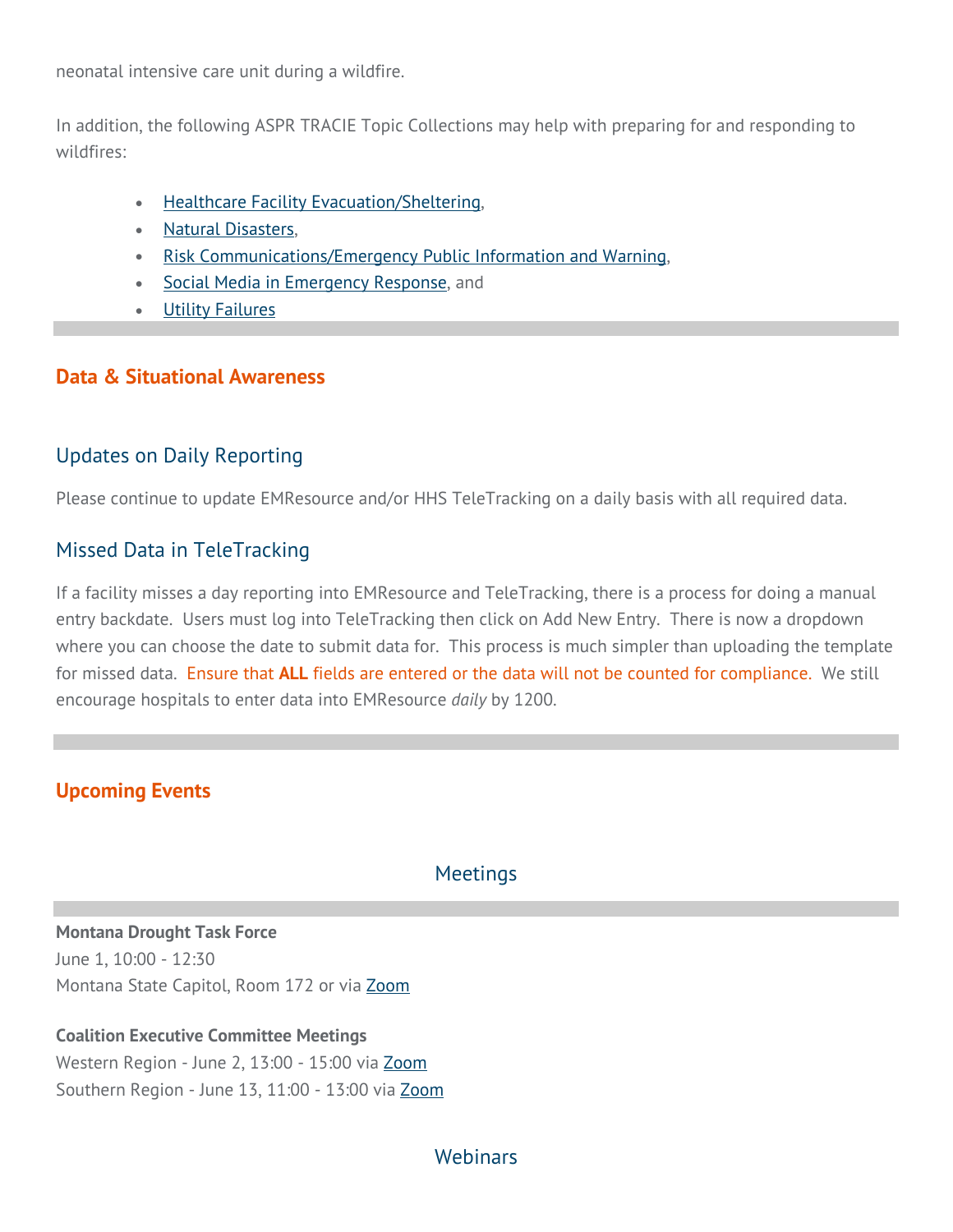**CISA Region 8 Dams Sector Security Forum** June 9, 2022, 10:00 - 11:00 [View Flyer](https://montanahospitalassociation.createsend1.com/t/t-i-qddhuly-l-q/) **[Register](https://montanahospitalassociation.createsend1.com/t/t-i-qddhuly-l-a/)** 

**Performance Improvement Virtual RHC Summer Summit** June 21 - 22, 10:00 - 12:00 Mountain [Agenda and Registration](https://montanahospitalassociation.createsend1.com/t/t-i-qddhuly-l-f/)

**CISA Region 8 Securing Public Gatherings Webinar** June 23, 2022 13:00 - 15:00 [View Flyer](https://montanahospitalassociation.createsend1.com/t/t-i-qddhuly-l-z/) **[Registration](https://montanahospitalassociation.createsend1.com/t/t-i-qddhuly-l-v/)** 

**FEMA Community Emergency Response Team (CERT) Program Manager** July 25 - 28, 12:00 - 16:00 MDT [View Flyer](https://montanahospitalassociation.createsend1.com/t/t-i-qddhuly-l-e/)

**EOC Virtual Classes hosted by EMI** View the full Course Catalog [here.](https://montanahospitalassociation.createsend1.com/t/t-i-qddhuly-l-s/)

**[Montana Health Network Course Catalog](https://montanahospitalassociation.createsend1.com/t/t-i-qddhuly-l-g/)**

**[CISA Cyber Training Bulletin - March and April](https://montanahospitalassociation.createsend1.com/t/t-i-qddhuly-l-w/)**

**[ICDP Training Calendar](https://montanahospitalassociation.createsend1.com/t/t-i-qddhuly-l-yd/)**

## In-Person Trainings

**Family Assistance Training** June 14 and 15, 2022 Missoula County Fairgrounds, Home Arts Building, 1101 South Ave W, Missoula [View Flyer](https://montanahospitalassociation.createsend1.com/t/t-i-qddhuly-l-yh/) **[Register](https://montanahospitalassociation.createsend1.com/t/t-i-qddhuly-l-jy/)** POC: Kyrsten Brinkley, 406-370-0875, [kyrsten.brinkley@mtha.org](mailto:kyrsten.brinkley@mtha.org) or Nick Holloway, 406-258- 3631, [nholloway@missoulacounty.us](mailto:nholloway@missoulacounty.us) 

**Bakken Human Trafficking Summit** June 23, 2022, 7:30 am - 5:00 pm CDT Watford City, ND, Rough Rider Center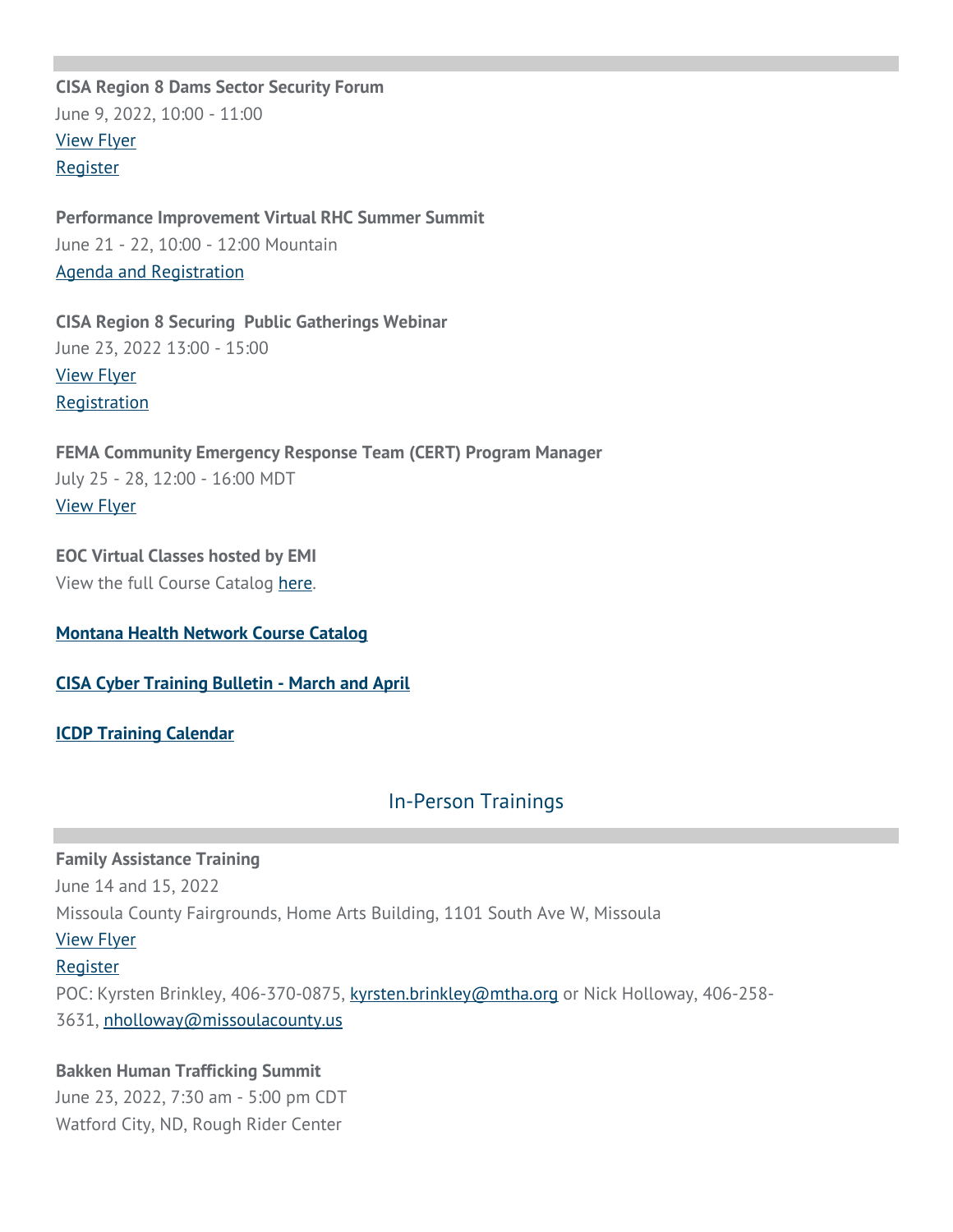#### Save the Dates

**Jeremy Bullock Safe Schools Summit** August 9 and 10, 2022 [Additional Information](https://montanahospitalassociation.createsend1.com/t/t-i-qddhuly-l-jt/)

**K0449 Virtual ICS Curricula Train the Trainer**

August 8 - 12, 6:30 - 15:30 each day September 19 - 23, 6:30 - 15:30 each day **[Registration](https://montanahospitalassociation.createsend1.com/t/t-i-qddhuly-l-ji/)** POC: Rick Flick, 301-447-1633, [russell.flick@fema.dhs.gov](mailto:russell.flick@fema.dhs.gov)

**Group and Individual Crisis Intervention** September 13 - 15, 2022 Havre, MT, additional information forthcoming POC: Carol Burroughs, 406-580-4443, [carolatwork@montana.net](mailto:carolatwork@montana.net)

**K0427 Community Emergency Response Team (CERT) Program Manager (Virtual)** Multiple Dates beginning October 2022 [View Flyer](https://montanahospitalassociation.createsend1.com/t/t-i-qddhuly-l-jd/)

**K0428 Community Emergency Response Team (CERT) Train-the-Trainer (Virtual)** Multiple Dates beginning December 2022 [View Fl](https://montanahospitalassociation.createsend1.com/t/t-i-qddhuly-l-jh/)

**Group and Individual Crisis Intervention** December 2022 Kalispell, MT, additional information forthcoming POC: Carol Burroughs, 406-580-4443, [carolatwork@montana.net](mailto:carolatwork@montana.net)

#### **Engagement & Other News**

#### Mental Health Resources for Healthcare

Since May is Mental Health Month, the Healthcare Coalitions wanted to share some resources from the NACCHO Newsletter.